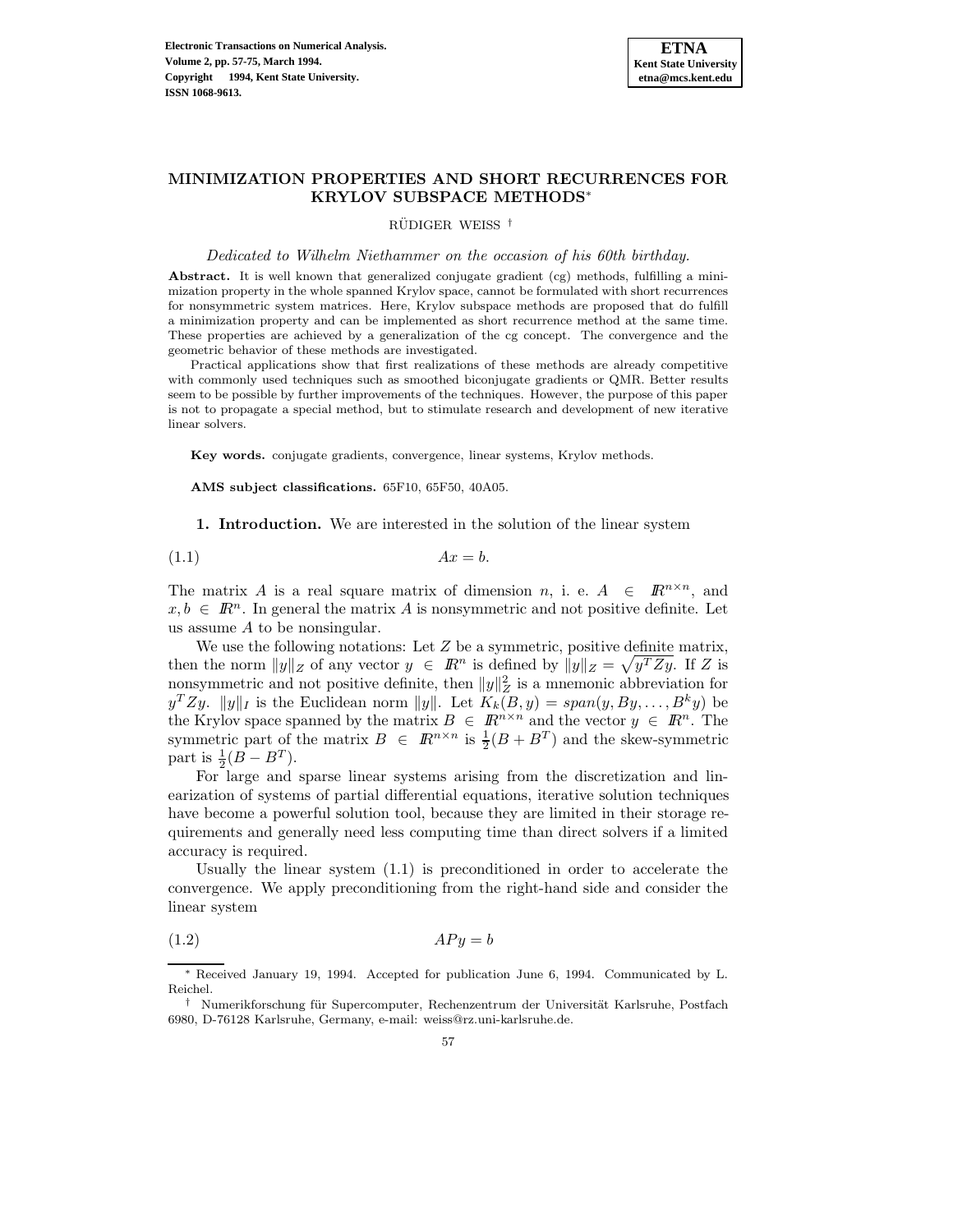instead of (1.1), where  $P \in \mathbb{R}^{n \times n}$  is a nonsingular preconditioning matrix. The solution of  $(1.1)$  is obtained from the solution of  $(1.2)$  by

$$
(1.3) \t\t x = Py.
$$

Any iterative method applied to  $(1.2)$  with approximations  $y_k$  can be reformulated so that an iterative method for the original system (1.1) is induced by

$$
(1.4) \t\t x_k = Py_k.
$$

We will always reformulate preconditioned iterative methods accordingly in the following definitions.

Among iterative methods generalized conjugate gradient (cg) methods converge quickly in many cases. These methods are vectorizable, parallelizable, parameterfree and therefore widely used. The technique is as follows:

Choose a right-hand preconditioning matrix  $P$  and an initial guess  $x_0$ . Calculate approximations  $x_k$  and residuals  $r_k = Ax_k - b$  for  $k \ge 1$  so that

(1.5) 
$$
x_k \in x_0 + K_{k-1}(PA, Pr_0),
$$

with

$$
(1.6)\qquad \qquad r_k^T Z r_{k-i} = 0
$$

for  $i = 1, \ldots, \sigma_k$ , where Z is an auxiliary, nonsingular matrix. The method is called exact if  $\sigma_k = k$ , restarted if  $\sigma_k = (k-1) \mod \sigma_{res} + 1$  with  $\sigma_{res}$  fixed, truncated if  $\sigma_k = \min(k, \sigma_{max})$  with  $\sigma_{max}$  fixed, combined if the truncated method is restarted.

Convergence properties are well-known for exact generalized cg methods [16]. If  $APZ^{-1}$  is positive real, i.e. the symmetric part of  $APZ^{-1}$  is positive definite, then

(1.7) 
$$
||r_k||_{ZP^{-1}A^{-1}} \leq \sqrt{1 + \frac{\rho^2(R)}{\mu_m^2}} \min_{\Pi_k} ||\Pi_k(AP)r_0||_{ZP^{-1}A^{-1}}
$$

is valid for exact generalized cg methods.  $\Pi_k$  is a polynomial of degree k with  $\Pi_k(0) = 1$ .  $\rho(R)$  is the spectral radius of the skew-symmetric part R of  $ZP^{-1}A^{-1}$ .  $\mu_m$  is the minimum eigenvalue of M, the symmetric part of  $ZP^{-1}A^{-1}$ . In particular if  $Z = AP$ , then

(1.8) 
$$
||r_k|| = \min_{\Pi_k} ||\Pi_k(AP)r_0||.
$$

If we apply an exact method to systems with arbitrary matrices, then in general the required storage and the computational work increase with the iteration. The reason is that for the calculation of the new approximation all preceding approximations are required to fulfill equation (1.6). Thus we get long recurrences except for certain favorable cases. Therefore, exact methods are not feasible for large systems. In this section we will survey well-known techniques to obtain short recurrences.

Faber and Manteuffel [2] give conditions for short recurrences of exact OR-THODIR implementations. Joubert and Young [8] prove similar results for the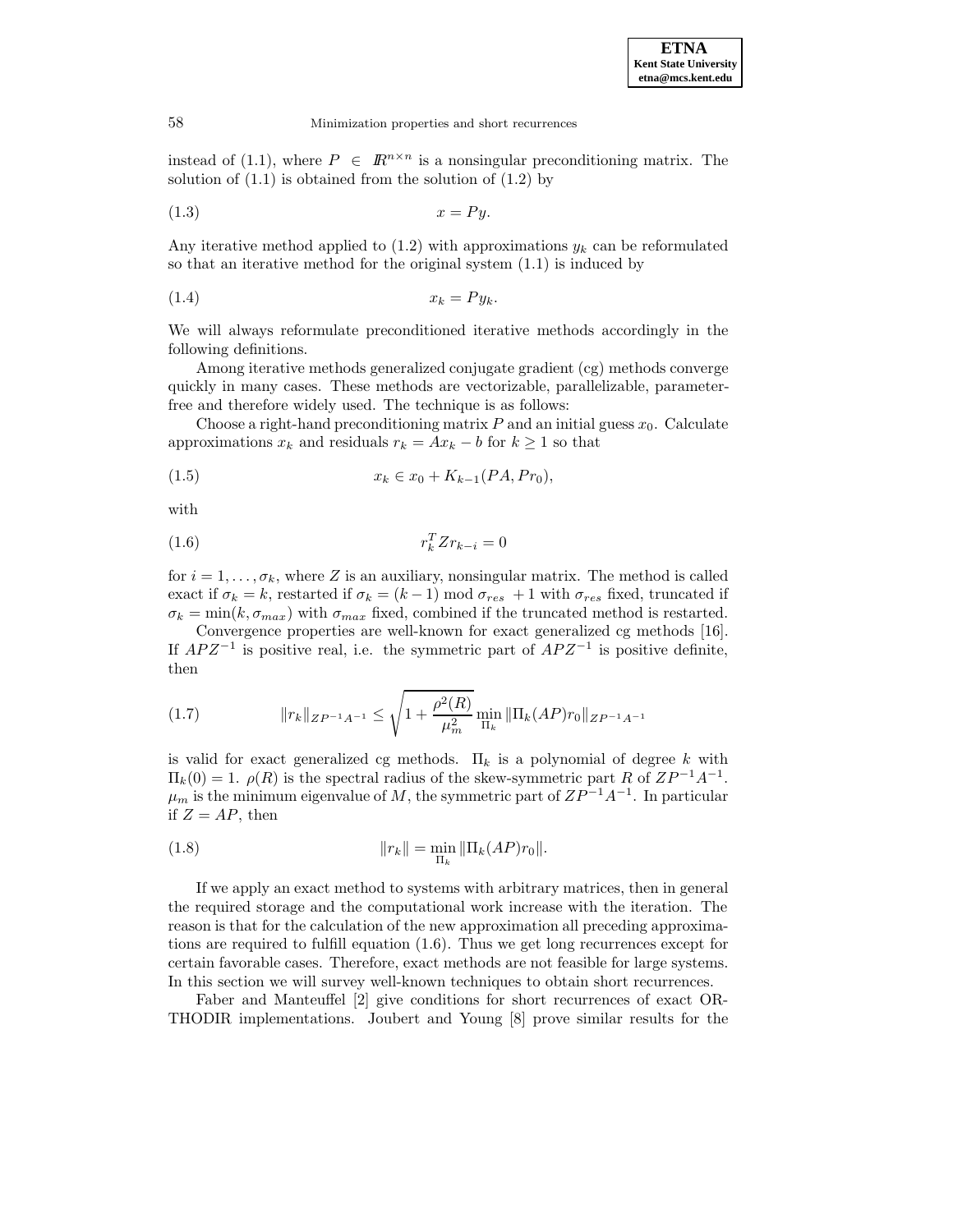simplification of ORTHOMIN and ORTHORES implementations. An exact OR-THORES method can be formulated as a three-term recurrence, if

$$
(1.9) \t\t PT AT Z = ZAP.
$$

Condition (1.9) is valid if AP is symmetric and  $Z = I$ , but in most practical cases AP is nonsymmetric. Jea and Young [7] show that a matrix  $Z$  fulfilling (1.9) for fixed AP always exists, but the determination of such a matrix is usually impossible for systems arising from practical applications.

The choice  $Z = I$  and  $P = A<sup>T</sup>$  satisfies (1.9) for an arbitrary matrix A (Craig's method [1]), but then the iteration matrix is  $AA<sup>T</sup>$  resulting in slow convergence for systems where the eigenvalues of  $AA<sup>T</sup>$ , the singular values of A, are scattered, see inequality (1.7).

For the biconjugate gradients (BCG) [3, 9], the double system  $\hat{A}\hat{x} = \hat{b}$ , i. e.

$$
\left(\begin{array}{cc} A & 0 \\ 0 & A^T \end{array}\right)\left(\begin{array}{c} x \\ x^* \end{array}\right) = \left(\begin{array}{c} b \\ b^* \end{array}\right),
$$

is considered. b<sup>\*</sup> is arbitrary. The residuals have the form  $\hat{r} = \begin{pmatrix} r & r \ r \end{pmatrix}$ r∗ ) and  $Z = Z_B = \begin{pmatrix} 0 & I \\ I & 0 \end{pmatrix}$ I 0 ). P is the unit matrix. As  $\hat{A}^T Z_B = Z_B \hat{A}$ , condition (1.9) is valid, thus we obtain a short recurrence. Property (1.7) becomes

(1.10) 
$$
\left(r_k^*\right)^T A^{-1} r_k = \min_{\Pi_k} \left(r_k^*\right)^T A^{-1} \Pi_k(A) r_0,
$$

where we cannot easily estimate the Euclidean norm of the residual  $r_k$ .

Sonnefeld's CGS [14] is a method using a short recurrence that minimizes the same expression as the biconjugate gradients, equation (1.10), but uses as residual polynomial

$$
r_k = \Pi_k^2(A)r_0.
$$

As for the biconjugate gradients the Euclidean norm of the residual is hard to determine from equation (1.10).

Freund's and Nachtigal's QMR method [5] and the biconjugate gradients smoothed by Schönauer's minimal residual algorithm  $[11, 12]$  fulfill the minimization property, see also [17],

(1.11) 
$$
\|r_k\| \leq \sqrt{k+1} \min_{z_1, ..., z_k} \|\|r_0\|e_1 - H_k z\|,
$$
  

$$
\leq \sqrt{k+1} \|V_n^{-1}\| \min_{\Pi_k} \|\Pi_k(A)r_0\|
$$

where  $e_1$  is the first unit vector,  $z = (z_1, \ldots, z_k)^T \in \mathbb{R}^k$ ,  $V_k = (\frac{r_0}{\|r_0\|}, \ldots, \frac{r_{k-1}}{\|r_{k-1}\|})$ and

$$
(1.12)\qquad \qquad AV_k = V_{k+1}H_k.
$$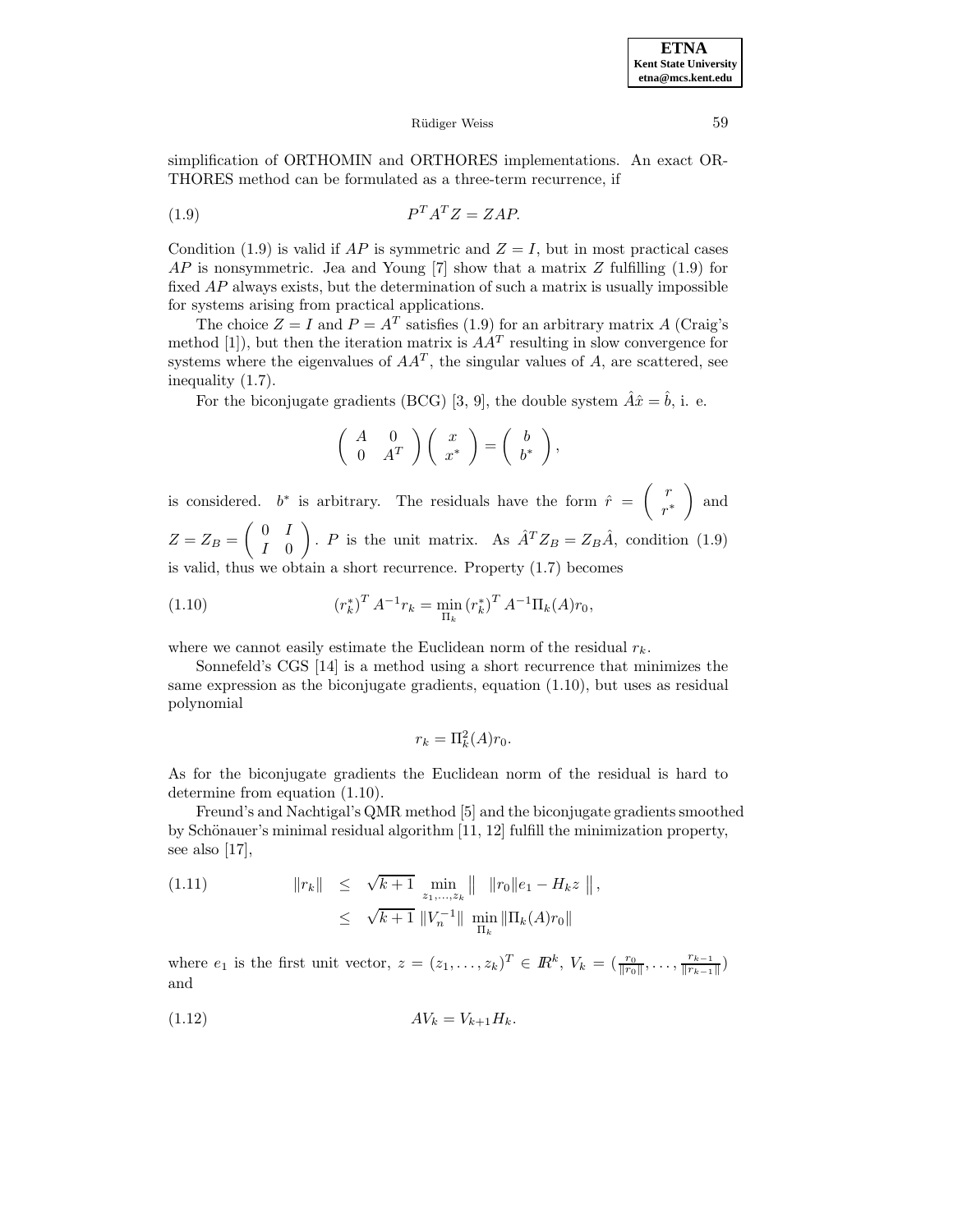$H_k \in \mathbb{R}^{(k+1)\times k}$  is the tridiagonal matrix resulting from the nonsymmetric Lanczos process, or a block tridiagonal matrix resulting from a look-ahead Lanczos process to avoid breakdowns. Similar results are valid for Freund's TFQMR [4]. The minimization property is quite more complex than (1.7) and the right-hand side of (1.11) is growing - however small it may be - with the iteration.

In order to obtain short recurrences for nonsymmetric matrices A there are various other possibilities, among them

- restarted or truncated versions,
- CGSTAB approaches [6, 13, 15] introduced by van der Vorst.

However, all techniques mentioned above produce short recurrences, but do not fulfill the convergence properties  $(1.7)$  or  $(1.8)$ . We will show in the following that we can enforce automatic termination of the sequence by allowing the matrix Z to be dependent on the iteration step and to maintain at the same time convergence property (1.7).

**2. Conjugate Krylov Subspace Methods.** We start by further generalizing the generalized cg methods and by showing some fundamental convergence properties. The difference from cg methods in the following definition is that the matrix Z is substituted by step-depending matrices  $Z_k$ .

DEFINITION 1. Let  $x_0$  be any initial guess,  $r_0 = Ax_0 - b$  the starting residual. The following recurrence is called a conjugate Krylov subspace (CKS) method. Choose a right-hand preconditioning matrix P and calculate for  $k \geq 1$  the residuals  $r_k$  and approximations  $x_k$  so that

(2.1) 
$$
x_k \in x_0 + K_{k-1}(PA, Pr_0),
$$

with

$$
r_k^T Z_k r_{k-i} = 0
$$

for  $i = 1, \ldots, k$ , where  $Z_k$  are auxiliary, nonsingular matrices.

If  $Z_k = Z = const$ , then definition 1 describes exact generalized cg methods as special case.

It is quite easy to verify that the approximations  $x_k$ , the residuals  $r_k$  and the errors  $e_k = x_k - x$  of CKS methods can be represented as follows:

(2.3)  
\n
$$
x_{k} = \sum_{i=1}^{k} \nu_{i,k} P(AP)^{i-1} r_{0} + x_{0}
$$
\n
$$
= \sum_{i=1}^{k} \mu_{i,k} Pr_{k-i} + x_{0}
$$
\n
$$
= \beta_{0,k} Pr_{k-1} + \sum_{i=1}^{k} \beta_{i,k} x_{k-i},
$$
\n(2.4)  
\n
$$
r_{k} = \sum_{i=1}^{k} \nu_{i,k} (AP)^{i} r_{0} + r_{0}
$$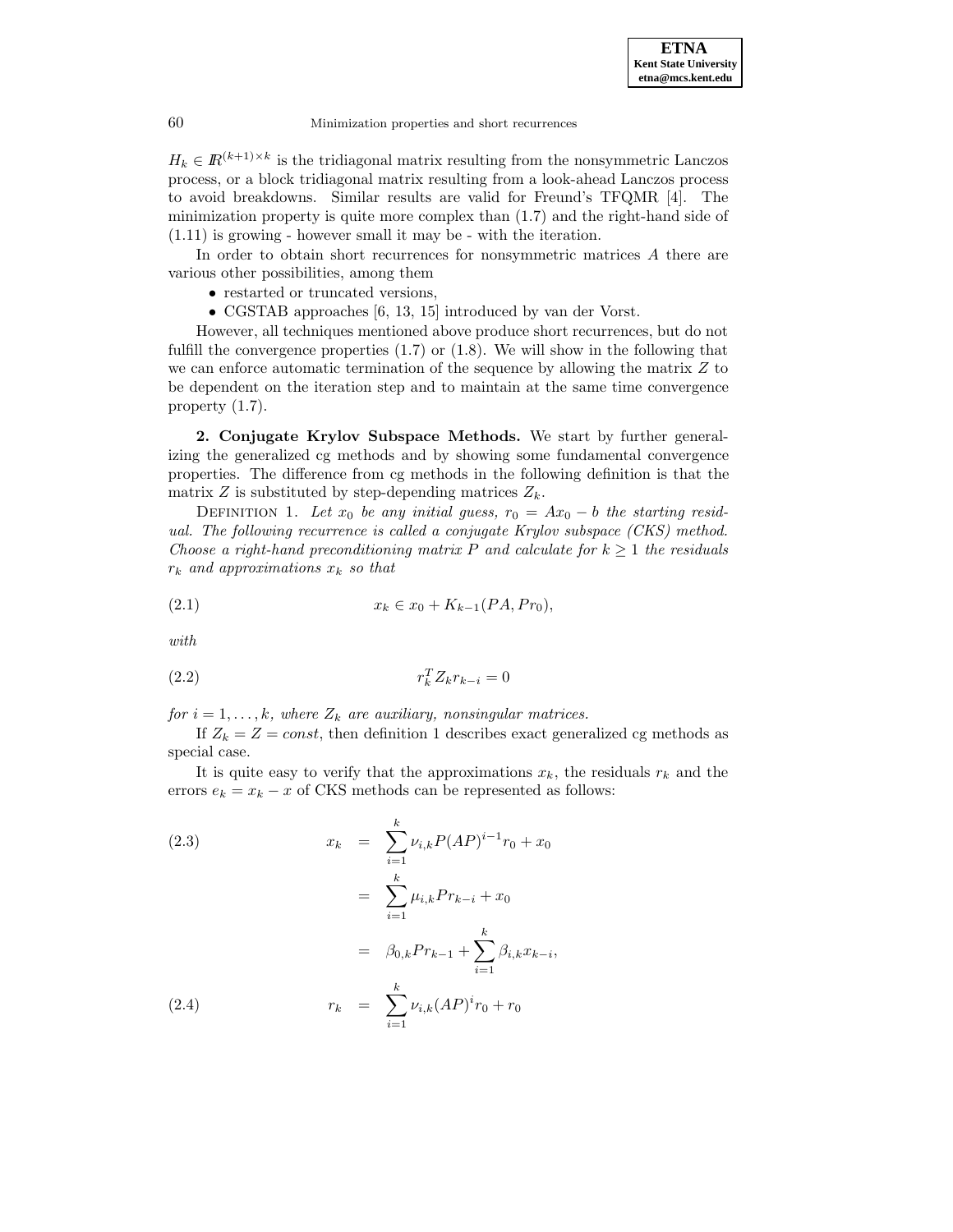$$
= \sum_{i=1}^{k} \mu_{i,k} A P r_{k-i} + r_0
$$
  

$$
= \beta_{0,k} A P r_{k-1} + \sum_{i=1}^{k} \beta_{i,k} r_{k-i},
$$
  

$$
e_k = \sum_{i=1}^{k} \nu_{i,k} (PA)^i e_0 + e_0
$$
  

$$
= \sum_{i=1}^{k} \mu_{i,k} P A e_{k-i} + e_0
$$
  

$$
= \beta_{0,k} P A e_{k-1} + \sum_{i=1}^{k} \beta_{i,k} e_{k-i},
$$

with

(2.6) 
$$
\sum_{i=1}^{k} \beta_{i,k} = 1.
$$

We can prove the following theorems in analogy to generalized cg methods. The next lemma is the basis for all convergence analysis and it is equivalent to the same statements for generalized cg methods [16].

Lemma 2. For CKS methods

(2.7) 
$$
r_k^T Z_k P^{-1} A^{-1} r_k = r_k^T Z_k P^{-1} A^{-1} \Pi_k (AP) r_0
$$

is satisfied for all matrix polynomials  $\Pi_k(AP) = \sum_{i=1}^k \theta_i(AP)^i + I$  (i. e.  $\theta_1, \ldots, \theta_k$ are arbitrary). In particular

$$
r_k^T Z_k (AP)^i r_0 = 0
$$

for  $i = 0, ..., k - 1$ .

*Proof.* By analogy with lemma 3.5 in [16].  $\Box$ 

The next theorem shows the geometric behavior of the approximations of CKS methods and generalizes the result for exact generalized cg methods.

THEOREM 3. The residuals  $r_k$  and the errors  $e_k$  of CKS methods satisfy

(2.9) 
$$
\left\| r_k - \frac{\tilde{r}_j}{2} \right\|_{Z_k P^{-1} A^{-1}}^2 = \frac{\left\| \tilde{r}_j \right\|_{Z_k P^{-1} A^{-1}}^2}{4},
$$

(2.10) 
$$
\left\| e_k - \frac{\tilde{e}_j}{2} \right\|_{A^T Z_k P^{-1}}^2 = \frac{\left\| \tilde{e}_j \right\|_{A^T Z_k P^{-1}}^2}{4}
$$

for  $j = 0, \ldots, k$  with

(2.11) 
$$
\tilde{r}_j = 2 \left( Z_k P^{-1} A^{-1} + (Z_k P^{-1} A^{-1})^T \right)^{-1} Z_k P^{-1} A^{-1} r_j,
$$

(2.12) 
$$
\tilde{e}_j = 2 \left( Z_k P^{-1} + (Z_k P^{-1} A^{-1})^T A \right)^{-1} Z_k P^{-1} e_j.
$$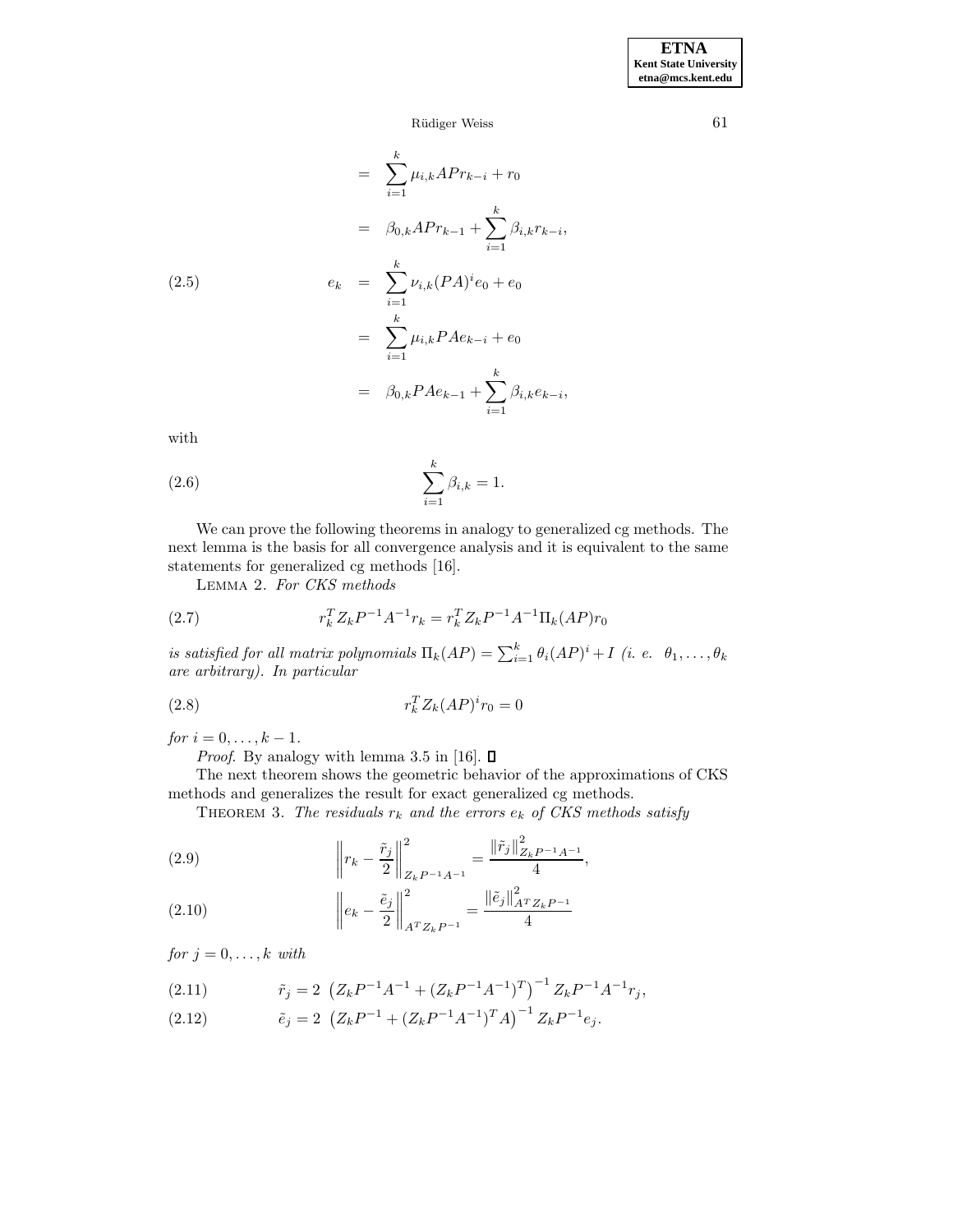In particular if  $A^T Z_k P^{-1}$  is symmetric, then

(2.13) 
$$
\tilde{r}_j = r_j,
$$
  
(2.14) 
$$
\tilde{e}_j = e_j.
$$

*Proof.* By analogy with theorem 3 in [18].  $\Box$ 

Theorem 3 describes geometric figures, in general hyperellipsoids, see [18] for a classification and an explanation. The next theorem analyzes the convergence behavior of the approximations of CKS methods. We obtain the same results as for exact generalized cg methods.

THEOREM 4. If  $APZ_k^{-1}$  is positive real, i.e. the symmetric part of  $APZ_k^{-1}$  is positive definite, then

(2.15) 
$$
||r_k||_{Z_k P^{-1}A^{-1}} \leq \sqrt{1 + \frac{\rho^2(R)}{\mu_m^2}} \min_{\Pi_k} ||\Pi_k(AP)r_0||_{Z_k P^{-1}A^{-1}}
$$

(2.16) 
$$
\|e_k\|_{A^T Z_k P^{-1}} \leq \sqrt{1 + \frac{\rho^2(R)}{\mu_m^2}} \min_{\Pi_k} \|\Pi_k (PA)e_0\|_{A^T Z_k P^{-1}}
$$

holds for CKS methods.  $\Pi_k$  is a polynomial of degree k with  $\Pi_k(0) = 1$ .  $\rho(R)$  is the spectral radius of the skew-symmetric part R of  $Z_k P^{-1} A^{-1}$ .  $\mu_m$  is the minimum eigenvalue of M, the symmetric part of  $Z_k P^{-1} A^{-1}$ .

*Proof.* By analogy with theorem 3.9 in [16].  $\square$ 

We have seen by the theorems 3 and 4 that CKS methods have a similar convergence behavior as generalized cg methods, see [16, 18]. In the next section we will show how to construct short recurrences.

**3. Short Recurrences.** The next lemma is the key to construct the matrices  $Z_k$  of a CKS method so that we will obtain short recurrences.

LEMMA 5. If  $B \in \mathbb{R}^{k \times k}$ ,  $y, b \in \mathbb{R}^k$ , and

(3.1) 
$$
B = \begin{pmatrix} B_{1,1} & 0 \\ B_{2,1} & B_{2,2} \end{pmatrix}, y = \begin{pmatrix} y_1 \\ y_2 \end{pmatrix}, b = \begin{pmatrix} 0 \\ b_2 \end{pmatrix},
$$

with  $B_{1,1} \in \mathbb{R}^{k-j \times k-j}$  nonsingular,  $y_1 \in \mathbb{R}^{k-j}$ ,  $B_{2,1} \in \mathbb{R}^{j \times k-j}$ ,  $B_{2,2} \in \mathbb{R}^{j \times j}$ nonsingular,  $y_2, b_2 \in \mathbb{R}^j$ , then the solution of the system

$$
(3.2) \t\t By = b
$$

is

$$
(3.3) \t\t y_1 = 0,
$$

$$
(3.4) \t\t y_2 = B_{2,2}^{-1}b_2.
$$

*Proof.* The proof is trivial.  $\square$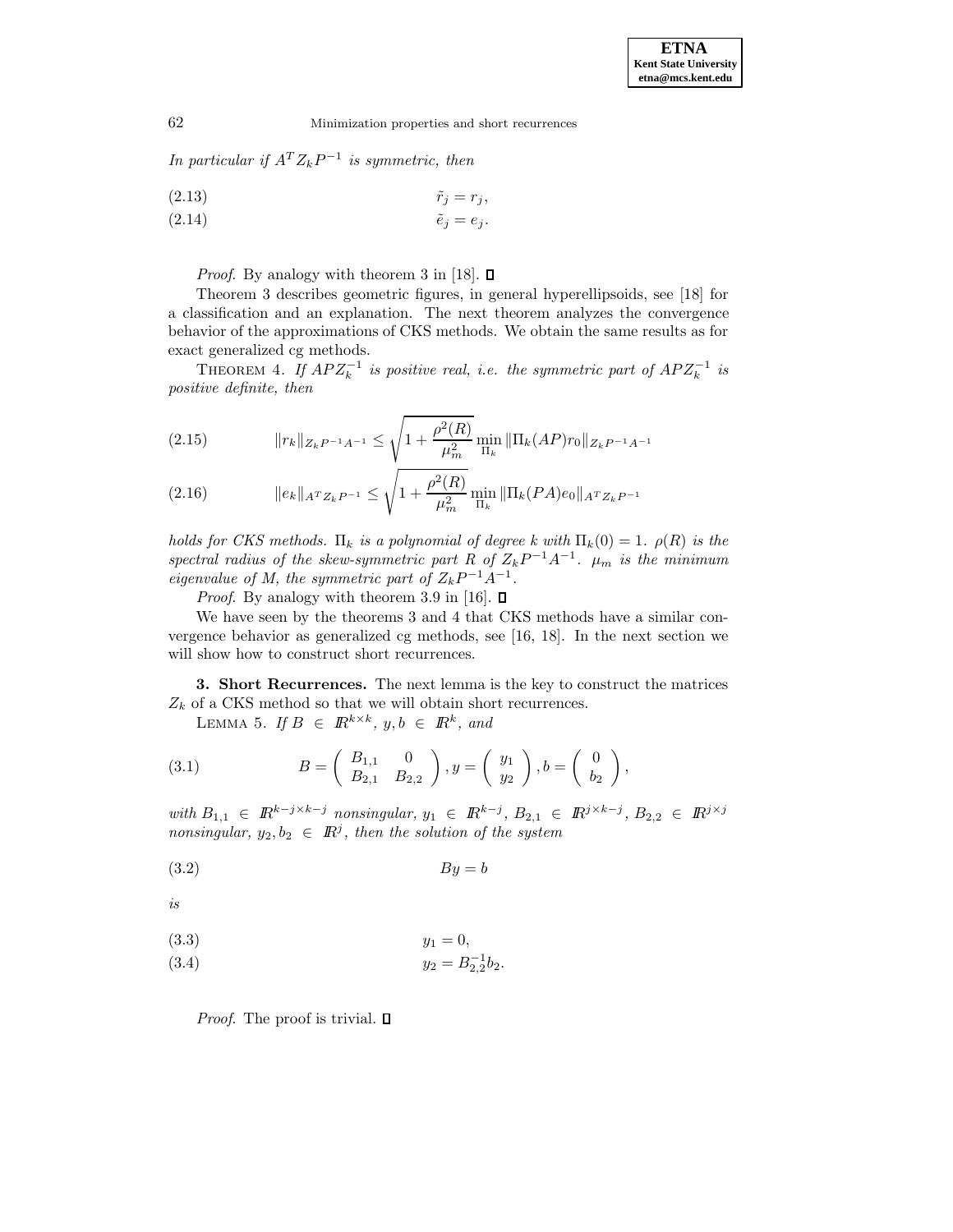# Rüdiger Weiss 63

Let us apply lemma 5 to CKS methods. If  $\beta_{0,k} \neq 0$ , then equation (2.2) is equivalent to

(3.5) 
$$
(APr_{k-1} + \sum_{i=1}^{k} \alpha_{i,k} r_{k-i})^T Z_k r_{k-j} = 0
$$

for  $j = 1, \ldots, k$ , following from (2.4), where

$$
\alpha_{i,k} = \frac{\beta_{i,k}}{\beta_{0,k}}
$$

for  $i = 1, \ldots, k$ . The  $\alpha_{i,k}$  can be determined by the solution of the linear system

(3.7) 
$$
\sum_{i=1}^{k} \alpha_{i,k} r_{k-i}^T Z_k r_{k-j} = -r_{k-1}^T P^T A^T Z_k r_{k-j}
$$

for  $j = 1, \ldots, k$ . Let

(3.8) 
$$
R_k = (r_0, \ldots, r_{k-1}),
$$

(3.9) 
$$
\alpha_k = (\alpha_{k,k}, \dots, \alpha_{1,k})^T,
$$

then (3.7) can be written in the short form

(3.10) 
$$
R_k^T Z_k^T R_k \alpha_k = -R_k^T Z_k^T A P r_{k-1}.
$$

From lemma 5 follows directly that  $\alpha_{i,k} = 0$  for  $i = 3, \ldots, k$ , if

(3.11) 
$$
r_{k-1}^T Z_k r_{k-i} = 0,
$$

(3.12) 
$$
r_{k-2}^T Z_k r_{k-i} = 0,
$$

(3.13) 
$$
r_{k-1}^T P^T A^T Z_k r_{k-i} = 0
$$

for  $i = 3, \ldots, k$ .

THEOREM 6. CKS methods can be formulated as three-term recurrences, if

(3.14) 
$$
r_{k-1}^T Z_k = r_{k-1}^T Z_{k-1},
$$

(3.15) 
$$
r_{k-2}^T Z_k = r_{k-2}^T Z_{k-1},
$$

(3.16) 
$$
r_{k-1}^T P^T A^T Z_k = r_{k-1}^T Z_{k-1} A P,
$$

for  $k \geq 3$  in the following way:

$$
(3.17) \t\t r_k = \phi_k(APr_{k-1} + \alpha_{1,k}r_{k-1} + \alpha_{2,k}r_{k-2}),
$$

(3.18) 
$$
x_k = \phi_k (Pr_{k-1} + \alpha_{1,k} x_{k-1} + \alpha_{2,k} x_{k-2}), \text{ where}
$$

(3.19) 
$$
\alpha_{2,k} = -\frac{r_{k-2}^T Z_k^T A Pr_{k-1}}{r_{k-2}^T Z_k r_{k-2}},
$$

(3.20) 
$$
\alpha_{1,k} = -\frac{1}{r_{k-1}^T Z_k r_{k-1}} \left( r_{k-1}^T Z_k^T A P r_{k-1} + \alpha_{2,k} r_{k-2}^T Z_k r_{k-1} \right),
$$

(3.21) 
$$
\phi_k = \frac{1}{\alpha_{1,k} + \alpha_{2,k}}.
$$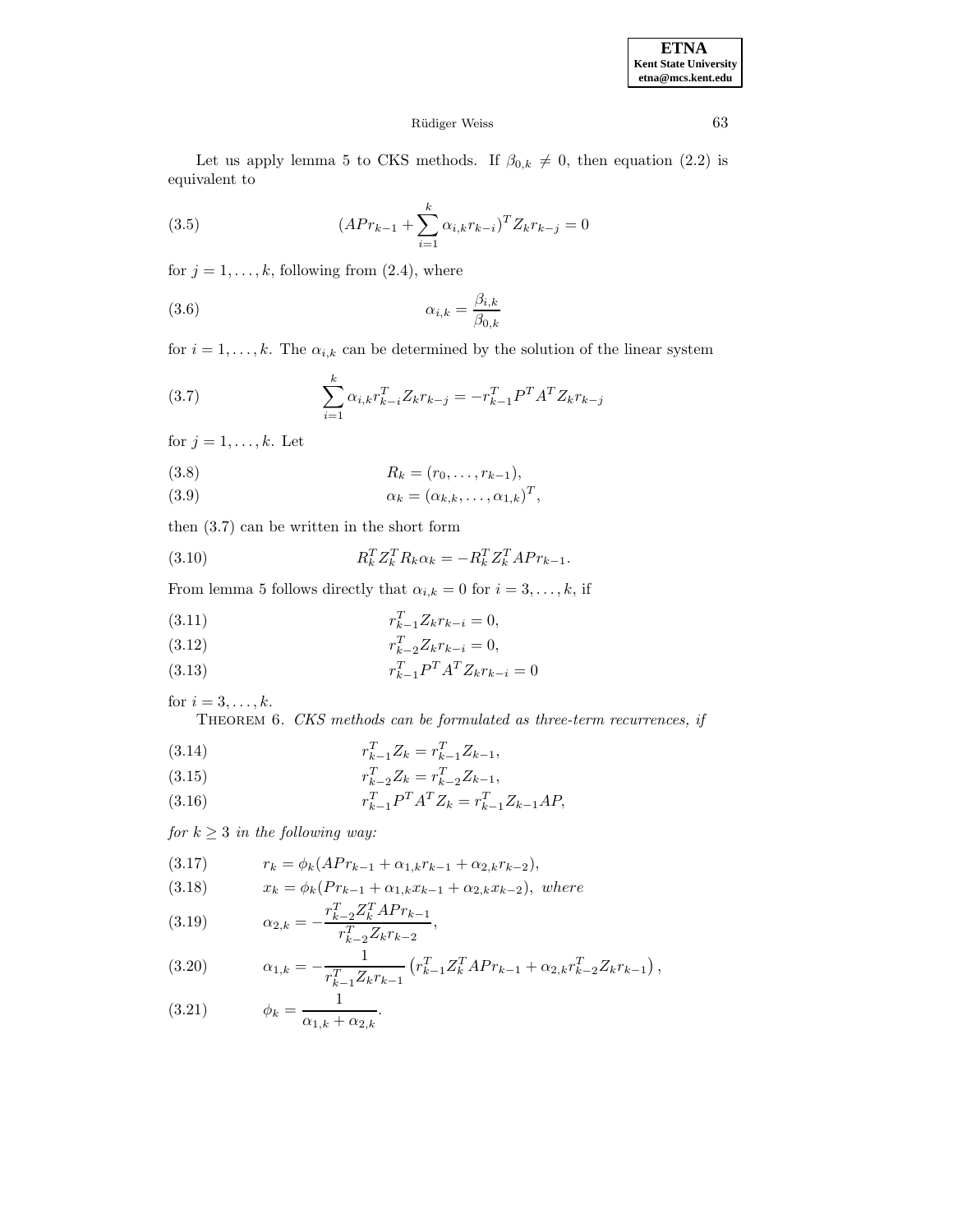Proof. From  $(3.14)$  follows

(3.22) 
$$
r_{k-1}^T Z_k r_{k-i} = r_{k-1}^T Z_{k-1} r_{k-i} = 0
$$

for  $i = 2, \ldots, k$  by  $(2.2)$  and from  $(3.15)$  follows

(3.23) 
$$
r_{k-2}^T Z_k r_{k-i} = r_{k-2}^T Z_{k-1} r_{k-i} = r_{k-2}^T Z_{k-2} r_{k-i} = 0
$$

for  $i = 3, ..., k$  by (3.14) and (2.2). Thus (3.11) and (3.12) are fulfilled. From (3.16) follows

$$
r_{k-1}^T P^T A^T Z_k r_{k-i} = r_{k-1}^T Z_{k-1} A P r_{k-i}
$$
  

$$
= r_{k-1}^T Z_{k-1} A P \left( \sum_{j=1}^{k-i} \nu_{j,k-i} (A P)^j r_0 + r_0 \right)
$$
  
by (2.4)  

$$
= r_{k-1}^T Z_{k-1} \left( \sum_{j=1}^{k-i} \nu_{j,k-i} (A P)^{j+1} r_0 + A P r_0 \right) = 0
$$

because of (2.8). Thus (3.13) is fulfilled and the sequence terminates automatically. From lemma 5 and (3.7) follows that  $\alpha_{1,k}$  and  $\alpha_{2,k}$  can be calculated by

$$
\alpha_{1,k}r_{k-1}^T Z_k r_{k-1} + \alpha_{2,k}r_{k-2}^T Z_k r_{k-1} = -r_{k-1}^T P^T A^T Z_k r_{k-1},
$$
  

$$
\alpha_{1,k}r_{k-1}^T Z_k r_{k-2} + \alpha_{2,k}r_{k-2}^T Z_k r_{k-2} = -r_{k-1}^T P^T A^T Z_k r_{k-2}.
$$

Following from (3.22) the second equation is equivalent to

$$
\alpha_{2,k} r_{k-2}^T Z_k r_{k-2} = -r_{k-1}^T P^T A^T Z_k r_{k-2}.
$$

 $(3.17)$  -  $(3.20)$  follow from simple calculations and from  $(3.6)$  and  $(2.4)$ ,  $(2.5)$ , respectively.  $\Box$ 

Theorem 6 describes an ORTHORES-like implementation. The method breaks down if  $\alpha_{1,k} + \alpha_{2,k} = 0$ . We will assume in the following that the method does not break down.

If  $Z_k = Z = const$ , then Condition (3.16) follows from condition (1.9) and the conditions (3.14) and (3.15) are always fulfilled. Thus we have got a generalization where the global condition  $(1.9)$  is substituted by local conditions. It is easy to verify that  $(3.14)$  -  $(3.16)$  are equivalent to

$$
(3.24) \t\t S_k^T Z_k = Y_k^T,
$$

where

$$
(3.25) \t S_k = (r_{k-1}, r_{k-2}, APr_{k-1}) \in I\!\!R^{n \times 3},
$$

(3.26) 
$$
Y_k = (Z_{k-1}^T r_{k-1}, Z_{k-1}^T r_{k-2}, P^T A^T Z_{k-1}^T r_{k-1}) \in \mathbb{R}^{n \times 3}.
$$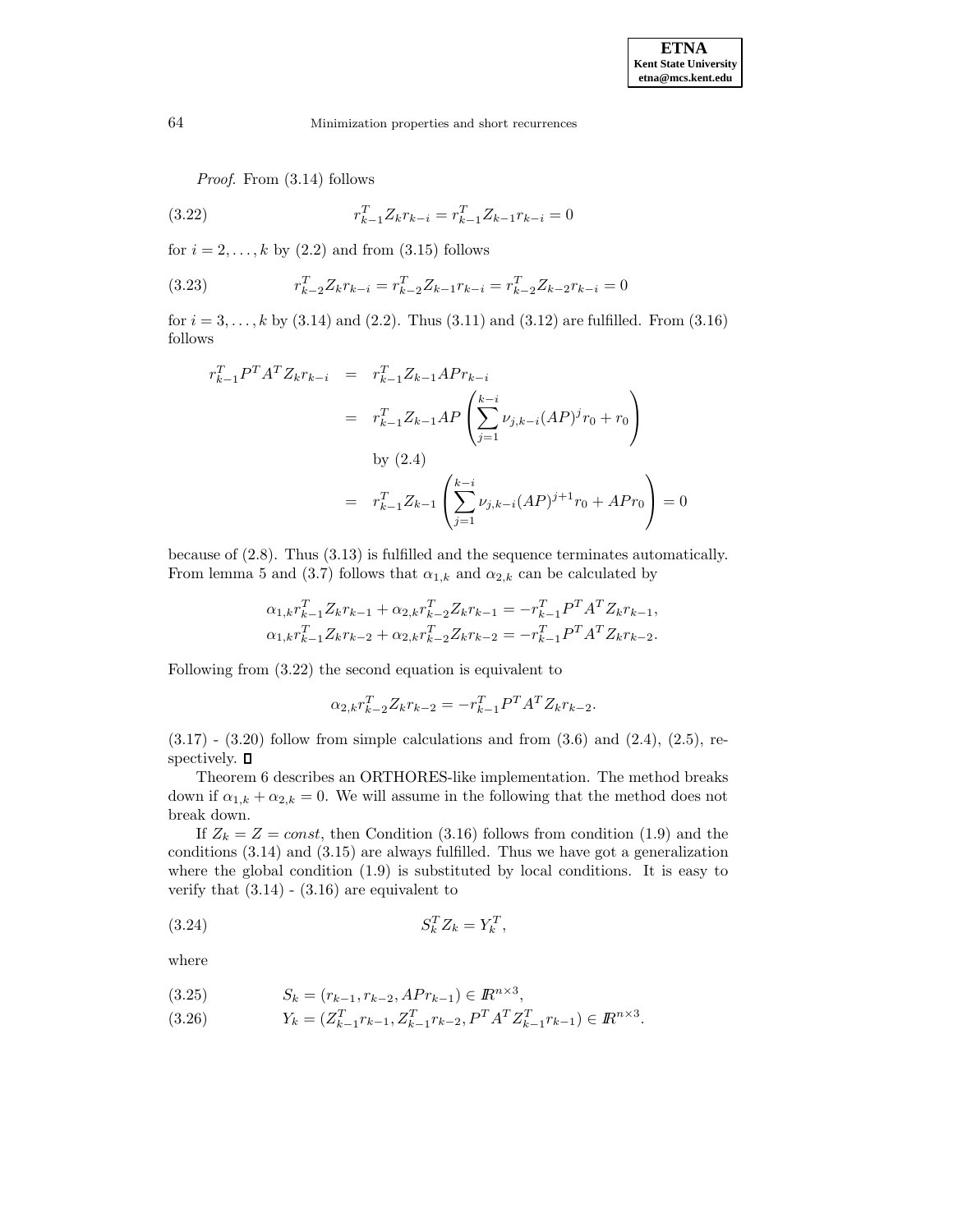Thus

(3.27) 
$$
S_k^T Z_k = \begin{pmatrix} 0 \\ 0 \\ r_{k-1}^T (Z_{k-1} A P - P^T A^T Z_{k-1}) \end{pmatrix} + S_k^T Z_{k-1}.
$$

Equation (3.27) shows that the change of  $Z_k$  with respect to  $Z_{k-1}$  is caused by the magnitude of  $Z_{k-1}AP - P^T A^T Z_{k-1}$ . For  $Z_{k-1} = I$  the change of  $Z_k$  is caused by the nonsymmetric part of AP.

**4. Rank-Three Updates.** In this section we propose a method how to construct the matrices  $Z_k$  that fulfill the assumptions of theorem 6. (3.14) - (3.16) are vector equations that can be fulfilled by choosing

(4.1) 
$$
Z_k = Z + a_k b_k^T + c_k d_k^T + e_k f_k^T
$$

as rank-three update with  $a_k, b_k, c_k, d_k, e_k, f_k \in \mathbb{R}^n$ . It is obvious that the following equations have to be satisfied so that  $(3.14)$  -  $(3.16)$  are valid:

(4.2) 
$$
r_{k-1}^T a_k b_k^T + r_{k-1}^T c_k d_k^T + r_{k-1}^T e_k f_k^T
$$

$$
= r_{k-1}^T a_{k-1} b_{k-1}^T + r_{k-1}^T c_{k-1} d_{k-1}^T + r_{k-1}^T e_{k-1} f_{k-1}^T,
$$

(4.3) 
$$
r_{k-2}^T a_k b_k^T + r_{k-2}^T c_k d_k^T + r_{k-2}^T e_k f_k^T
$$

$$
= r_{k-2}^T a_{k-1} b_{k-1}^T + r_{k-2}^T c_{k-1} d_{k-1}^T + r_{k-2}^T e_{k-1} f_{k-1}^T,
$$

$$
r_{k-1}^T P^T A^T Z + r_{k-1}^T P^T A^T a_k b_k^T + r_{k-1}^T P^T A^T c_k d_k^T + r_{k-1}^T P^T A^T e_k f_k^T
$$

$$
= r_{k-1}^T Z A P + r_{k-1}^T a_{k-1} b_{k-1}^T A P
$$

$$
+ r_{k-1}^T c_{k-1} d_{k-1}^T A P + r_{k-1}^T e_{k-1} f_{k-1}^T A P,
$$

or in matrix form

(4.5) 
$$
\Psi_k \begin{pmatrix} b_k^T \\ d_k^T \\ f_k^T \end{pmatrix} = \theta_k
$$

with

(4.6) 
$$
\Psi_k = \begin{pmatrix} r_{k-1}^T a_k & r_{k-1}^T c_k & r_{k-1}^T e_k \\ r_{k-2}^T a_k & r_{k-2}^T c_k & r_{k-2}^T e_k \\ r_{k-1}^T P^T A^T a_k & r_{k-1}^T P^T A^T c_k & r_{k-1}^T P^T A^T e_k \end{pmatrix}
$$

$$
= \begin{pmatrix} r_{k-1}^T \\ r_{k-2}^T \\ r_{k-1}^T P^T A^T \end{pmatrix} (a_k, c_k, e_k)
$$

and

$$
(4.7)\mathcal{Y}_k = \begin{pmatrix} 0 \\ 0 \\ r_{k-1}^T(ZAP - P^T A^T Z) \end{pmatrix}
$$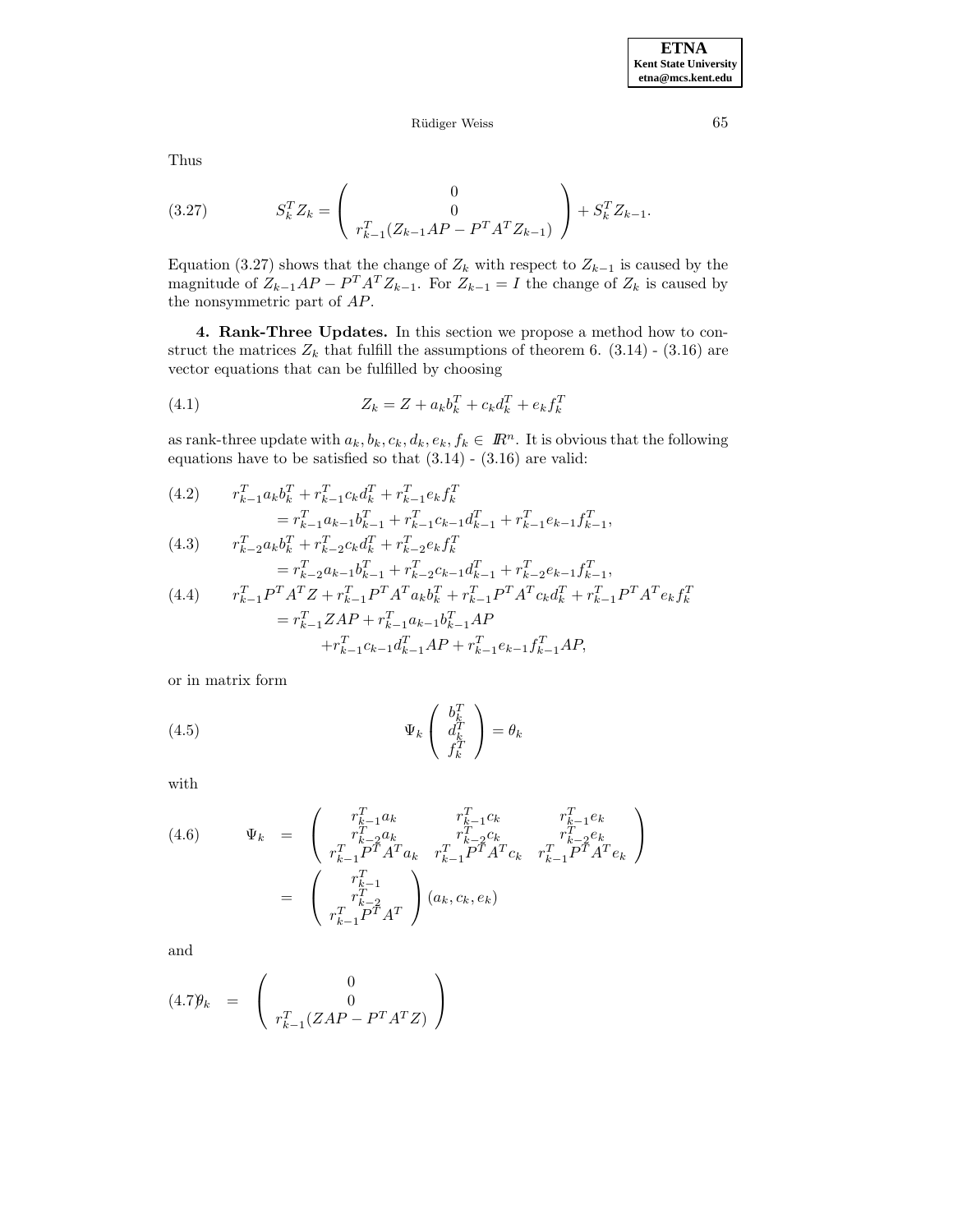66 Minimization properties and short recurrences

$$
+ \left(\begin{array}{c} r_{k-1}^T a_{k-1} b_{k-1}^T + r_{k-1}^T c_{k-1} d_{k-1}^T + r_{k-1}^T e_{k-1} f_{k-1}^T \\ r_{k-2}^T a_{k-1} b_{k-1}^T + r_{k-2}^T c_{k-1} d_{k-1}^T + r_{k-2}^T e_{k-1} f_{k-1}^T \\ r_{k-1}^T a_{k-1} b_{k-1}^T A P + r_{k-1}^T c_{k-1} d_{k-1}^T A P + r_{k-1}^T e_{k-1} f_{k-1}^T A P \\ \hline \\ r_{k-1}^T (Z_{k-1} A P - P^T A^T Z_{k-1}) \end{array}\right)
$$
  
+ 
$$
\left(\begin{array}{c} 0 \\ 0 \\ r_{k-1}^T \\ r_{k-2}^T \\ r_{k-1}^T P^T A^T \end{array}\right) (Z_{k-1} - Z).
$$

Note that  $\theta_k$  depends only on approximations of previous steps. If  $ZAP = P^T A^T Z$ , then (4.5) is satisfied by  $b_k = d_k = f_k = 0$  for all k following from (4.7), thus coinciding with  $Z_k = Z = const$  and (1.9). If  $ZAP \neq P^{T}A^{T}Z$ , then choose  $a_0 = b_0 = c_0 = d_0 = e_0 = f_0 = 0$  and  $a_k, c_k, e_k$  so that  $\Psi_k$  can be inverted for  $k \ge 1$ and calculate

(4.8) 
$$
\begin{pmatrix} b_k^T \\ d_k^T \\ f_k^T \end{pmatrix} = \Psi_k^{-1} \theta_k.
$$

In each iteration step two matrix-vector multiplications with the matrices  $AP$ ,  $P^{T}A^{T}$ , respectively, have to be performed:

$$
APr_{k-1}
$$

and

$$
P^{T}A^{T}(Z^{T}r_{k-1} + r_{k-1}^{T}a_{k-1}b_{k-1} + r_{k-1}^{T}c_{k-1}d_{k-1} + r_{k-1}^{T}e_{k-1}f_{k-1})
$$

for the determination of  $\theta_k$ . The work counted in matrix-vector multiplications as essential operations corresponds therefore to the work of the biconjugate gradients.

 $Z_k$  is of the form

(4.9) 
$$
Z_k = Z + (a_k, c_k, e_k) \left[ \begin{pmatrix} r_{k-1}^T \\ r_{k-2}^T \\ r_{k-1}^T P^T A^T \end{pmatrix} (a_k, c_k, e_k) \right]^{-1} \theta_k.
$$

The vectors  $a_k, c_k, e_k$  still have to be determined. A natural choice would be to minimize

(4.10) 
$$
||Z_{k} - Z|| = \left\| (a_{k}, c_{k}, e_{k}) \left[ \left( \begin{array}{c} r_{k-1}^{T} \\ r_{k-2}^{T} \\ r_{k-1}^{T} P^{T} A^{T} \end{array} \right) (a_{k}, c_{k}, e_{k}) \right]^{-1} \theta_{k} \right\|,
$$

so that  $Z_k$  is close to Z. If the Frobenius norm is admissible, then the update

(4.11) 
$$
Z_k = Z + S_k \left( S_k^T S_k \right)^{-1} \left( Y_k^T - S_k^T Z \right)
$$

minimizes (4.10) and fulfills (3.24). Numerical tests indicate that this choice of  $Z_k$  is not optimal. However for the Euclidean norm, the determination of  $Z_k$  from (4.10)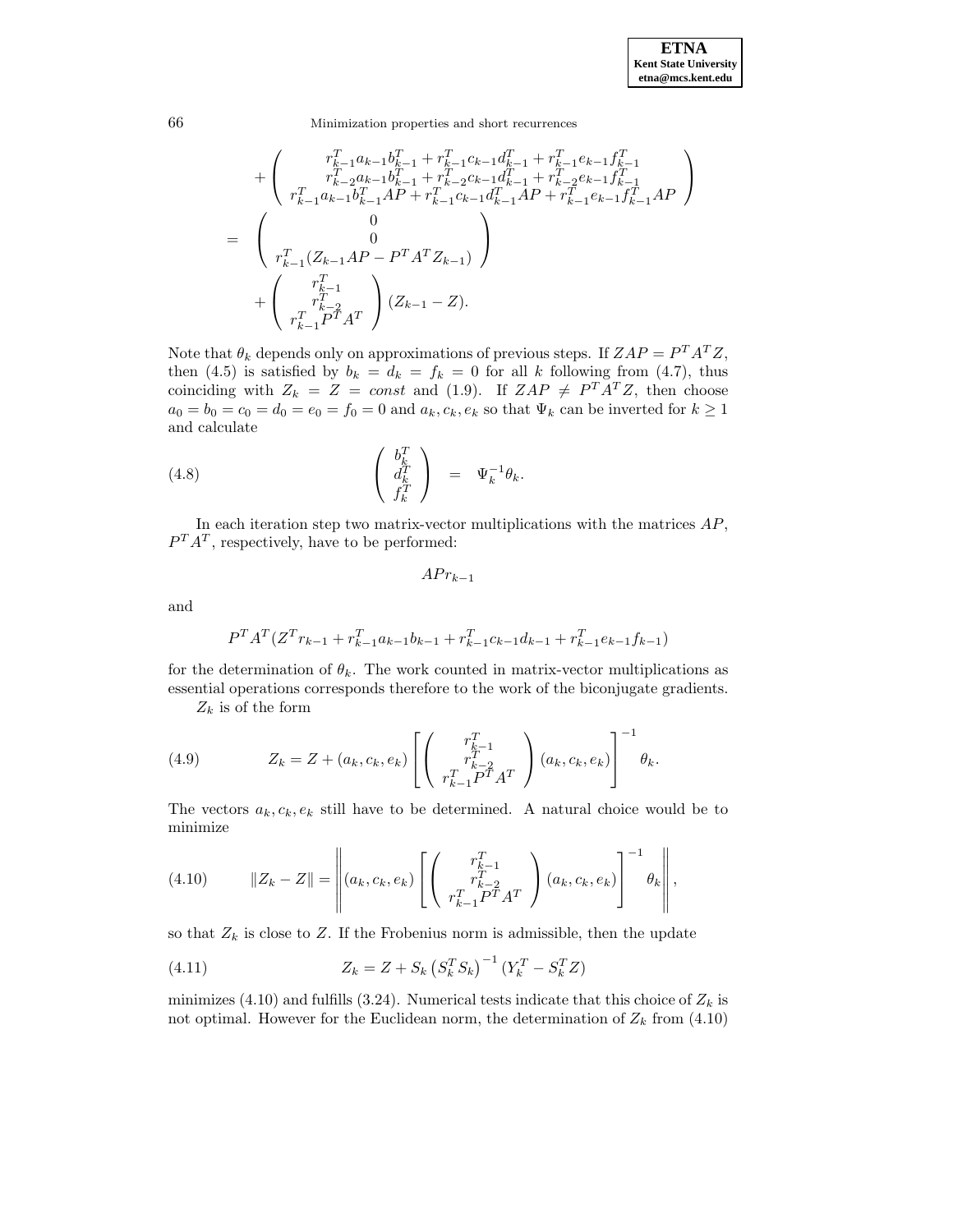## Rüdiger Weiss 67

is a problem because of the complex structure of  $Z_k$ . The determination of  $a_k, c_k, e_k$ is still an unsolved problem. At least we can formulate the following equivalence:

Lemma 7. Let

(4.12) 
$$
Z_k = Z + (a_k, c_k, d_k) \begin{pmatrix} b_k^T \\ d_k^T \\ f_k^T \end{pmatrix},
$$

(4.13) 
$$
\tilde{Z}_k = Z + (\tilde{a}_k, \tilde{c}_k, \tilde{d}_k) \begin{pmatrix} \tilde{b}_k^T \\ \tilde{d}_k^T \\ \tilde{f}_k^T \end{pmatrix}.
$$

If

(4.14) 
$$
(a_k, c_k, d_k) \ C = (\tilde{a}_k, \tilde{c}_k, \tilde{d}_k)
$$

with  $C \in \mathbb{R}^{3 \times 3}$ , nonsingular, and  $Z_k$  and  $\tilde{Z}_k$  satisfy (3.24), then (4.15)  $Z_k = \tilde{Z}_k$ .

Proof. From  $(4.9)$  follows

$$
Z_k = Z + (a_k, c_k, e_k) \left[ \begin{pmatrix} r_{k-1}^T \\ r_{k-2}^T \\ r_{k-1}^T P^T A^T \end{pmatrix} (a_k, c_k, e_k) \right]^{-1} \theta_k
$$
  
\n
$$
= Z + (a_k, c_k, e_k) C C^{-1} \left[ \begin{pmatrix} r_{k-1}^T \\ r_{k-2}^T \\ r_{k-1}^T P^T A^T \end{pmatrix} (a_k, c_k, e_k) \right]^{-1} \theta_k
$$
  
\n
$$
= Z + (a_k, c_k, e_k) C \left[ \begin{pmatrix} r_{k-1}^T \\ r_{k-1}^T P^T A^T \end{pmatrix} (a_k, c_k, e_k) C \right]^{-1} \theta_k
$$
  
\n
$$
= \tilde{Z}_k.
$$

For  $Z = I$  we get the following result for the nonsingularity of rank-j updates. LEMMA 8. Let  $D, E \in \mathbb{R}^{n \times j}$ , let be I the unit matrix in  $\mathbb{R}^{n \times n}$  and  $I_j$  the unit matrix in  $\mathbb{R}^{j \times j}$ , then  $I + DE^T$  is invertible if  $I_j + E^T D$  is invertible and

(4.16) 
$$
[I + DE^T]^{-1} = I - D[I_j + E^T D]^{-1} E^T.
$$

Proof.

$$
(I + DET)(I - D[Ij + ET D]^{-1} ET)
$$
  
= I + DE<sup>T</sup> - D[I<sub>j</sub> + E<sup>T</sup> D]^{-1} E<sup>T</sup> - DE<sup>T</sup> D[I<sub>j</sub> + E<sup>T</sup> D]^{-1} E<sup>T</sup>  
= I + D (I<sub>j</sub> - [I<sub>j</sub> + E<sup>T</sup> D]^{-1} - E<sup>T</sup> D[I<sub>j</sub> + E<sup>T</sup> D]^{-1}) E<sup>T</sup>  
= I + D (I<sub>j</sub> - [I<sub>j</sub> + E<sup>T</sup> D][I<sub>j</sub> + E<sup>T</sup> D]^{-1}) E<sup>T</sup> = I.

 $\Box$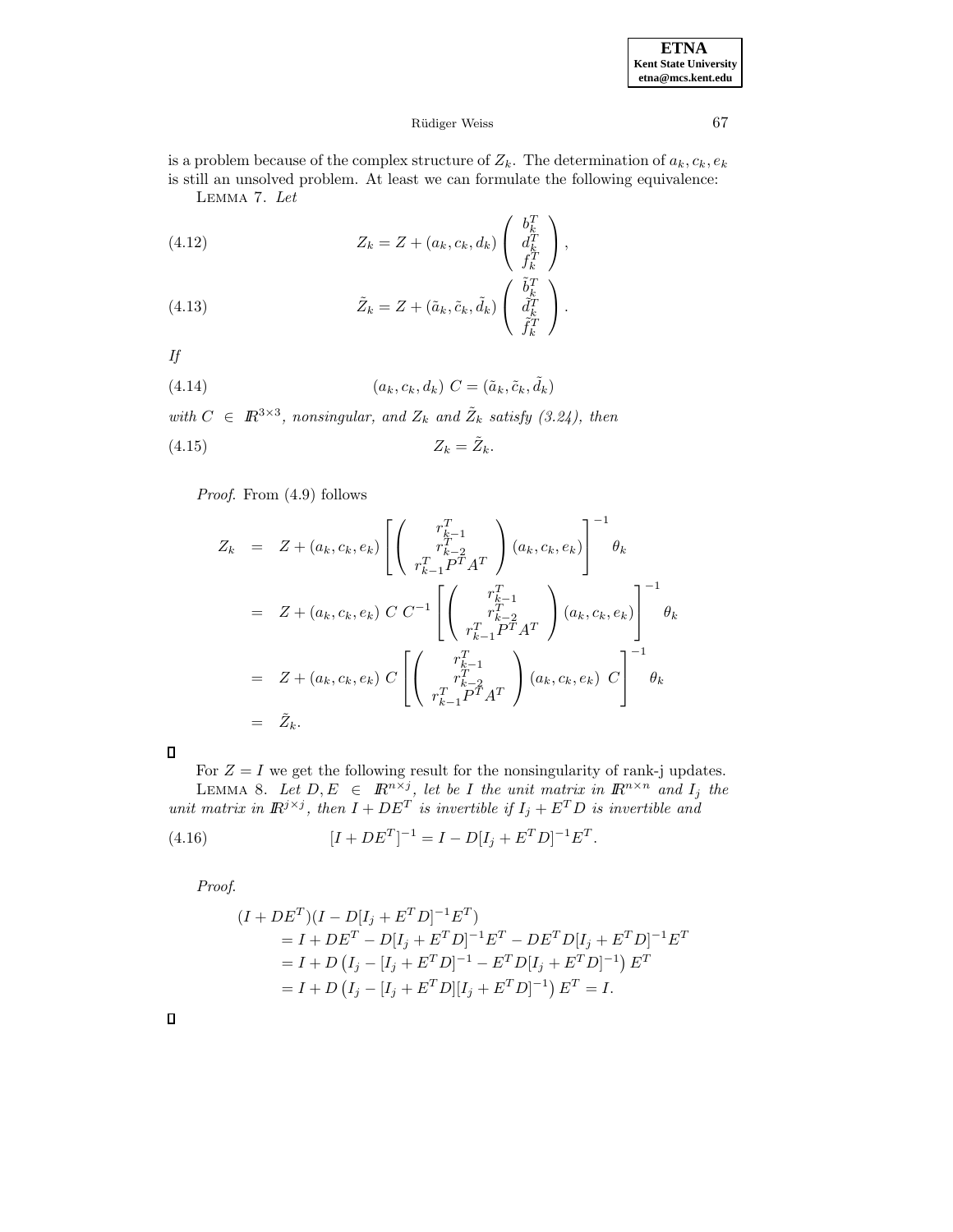**5. Algorithmic Considerations.** The Euclidean norm of the residuals of generalized cg methods may oscillate heavily. The same is true for CKS methods. Therefore we apply Schönauer's minimal residual smoothing  $[11]$  to the original CKS sequence. The sequence

$$
(5.1) \t\t s_0 = r_0, z_0 = x_0,
$$

(5.2) 
$$
s_k = s_{k-1} + \gamma_k (r_k - s_{k-1}),
$$

(5.3) 
$$
z_k = z_{k-1} + \gamma_k (x_k - z_{k-1})
$$

is a corresponding smoothed method delivering approximations  $z_k$  and residuals  $s_k$ .  $\gamma_k$  is determined from  $||s_k|| = \text{min}:$ 

(5.4) 
$$
\gamma_k = -\frac{s_{k-1}^T (r_k - s_{k-1})}{\|r_k - s_{k-1}\|^2}.
$$

The technique guarantees a monotonous decrease of the residuals

$$
(5.5) \t\t\t\t\t||s_k|| \le ||r_k||,
$$

$$
(5.6) \t\t\t\t\t||s_k|| \le ||s_{k-1}||.
$$

For a theoretical investigation see [16, 17]. The implementation according to (5.2) and (5.3) can give deceptive results in practice because the updates for  $s_k$  and  $z_k$ are decoupled. Alternative implementations were proposed by Zhou and Walker [19] that perform better in some circumstances.

We can formulate the following rank-three update CKS method by means of the preceding reflections.

### **Algorithm I**

Choose  $x_0$  as initial guess for the solution of the system  $Ax = b$ , let  $r_0 = Ax_0 - b$ be the starting residual, set  $r_{-1} = 0$ ,  $a_0 = b_0 = c_0 = d_0 = e_0 = f_0 = 0$ ,  $a_1 = b_1 = c_1 = d_1 = e_1 = f_1 = 0$  and  $Z_0 = Z_1 = Z = I$ . Set the initial values for the smoothed sequence  $z_0 = x_0$  and  $s_0 = r_0$ . For  $k > 2$  calculate

(5.7) 
$$
\beta_1 = -\frac{r_{k-1}^T A Pr_{k-1}}{\|r_{k-1}\|^2},
$$

(5.8) 
$$
\beta_2 = -\frac{r_{k-2}^T A Pr_{k-1}}{||r_{k-2}||^2}.
$$

If  $\beta_1 + \beta_2 = 0$ , then set  $\beta_1 = \beta_2 = 0$  and  $\beta_0 = 1$ , else set  $\beta_0 = \frac{1}{\beta_1 + \beta_2}$ .

(5.9) 
$$
\tilde{e}_k = \beta_0 (APr_{k-1} + \beta_1 r_{k-1} + \beta_2 r_{k-2}),
$$

(5.10) 
$$
a_k = \frac{APr_{k-2}}{r_{k-1}^TAPr_{k-2}},
$$

(5.11) 
$$
c_k = \frac{APr_{k-3}}{r_{k-2}^TAPr_{k-3}},
$$

(5.12) 
$$
e_k = \frac{\tilde{e}_k}{\tilde{e}_k^T A Pr_{k-1}},
$$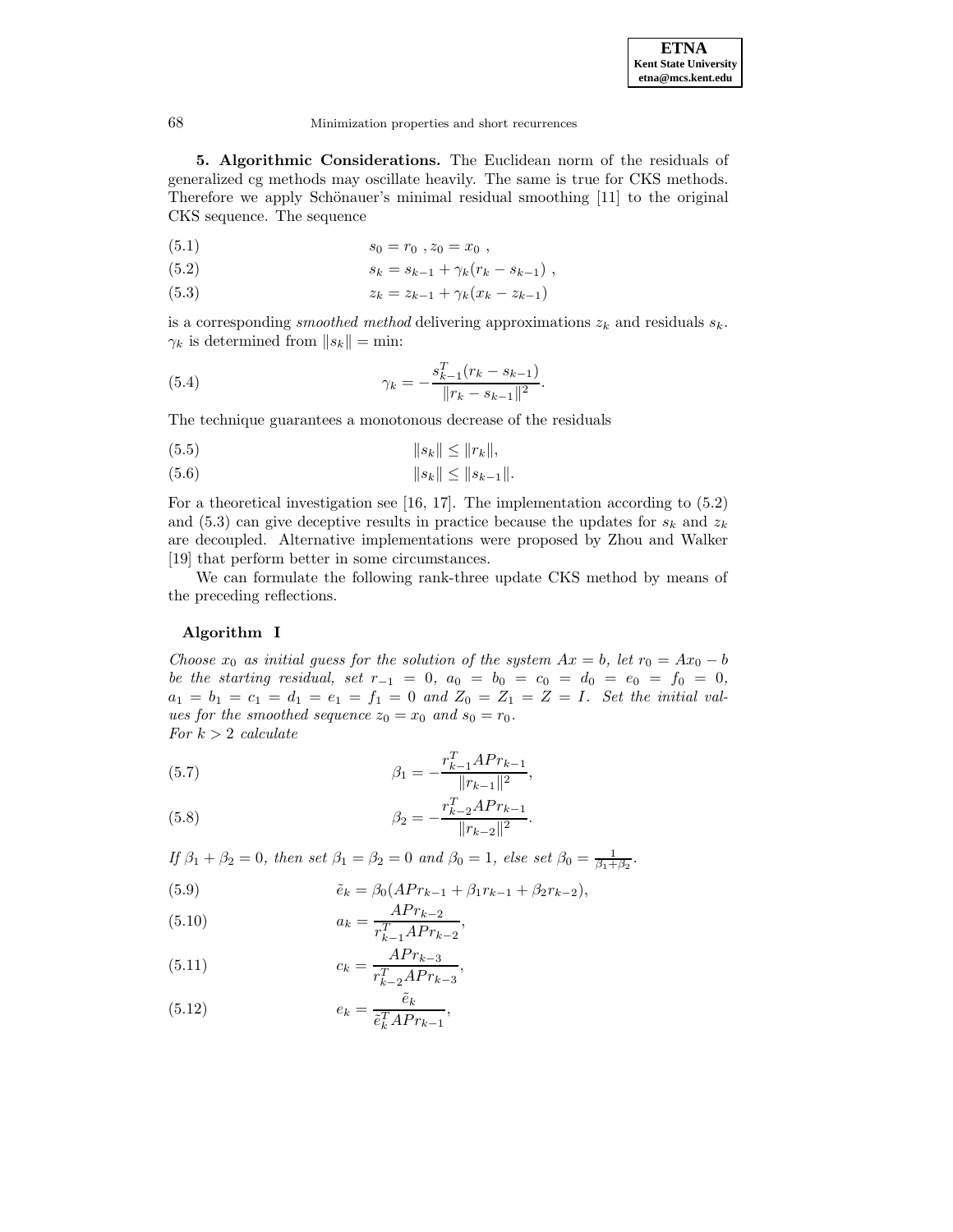### Rüdiger Weiss 69

If  $\Psi_k$  in (4.6) is singular, then restart from the smoothed sequence, else determine  $b_k, d_k, f_k$  from  $(4.8)$ . Set

(5.13) 
$$
Z_k = I + a_k b_k^T + c_k d_k^T + e_k f_k^T.
$$

For  $k \geq 1$  calculate

(5.14) 
$$
\alpha_{2,k} = -\frac{r_{k-2}^T Z_k^T A Pr_{k-1}}{r_{k-2}^T Z_k r_{k-2}},
$$

(5.15) 
$$
\alpha_{1,k} = -\frac{1}{r_{k-1}^T Z_k r_{k-1}} \left( r_{k-1}^T Z_k^T A P r_{k-1} + \alpha_{2,k} r_{k-2}^T Z_k r_{k-1} \right),
$$

If  $\alpha_{1,k} + \alpha_{2,k} = 0$ , then restart from the smoothed sequence, else

(5.16) 
$$
\phi_k = \frac{1}{\alpha_{1,k} + \alpha_{2,k}},
$$

(5.17) 
$$
r_k = \phi_k(APr_{k-1} + \alpha_{1,k}r_{k-1} + \alpha_{2,k}r_{k-2}),
$$

(5.18)  $x_k = \phi_k(Pr_{k-1} + \alpha_{1,k}x_{k-1} + \alpha_{2,k}x_{k-2}).$ 

Calculate the smoothed quantities  $z_k$  and  $s_k$  from  $x_k$  and  $r_k$ .

$$
\tilde{r}_k = Z_k r_k,
$$

Determine the approximation  $\tilde{x}_k$  corresponding to the residual  $\tilde{r}_k = A\tilde{x}_k - b$  from

$$
(5.20) \ \tilde{x}_k = \frac{1}{1 + \frac{f_k^T r_k}{\tilde{e}_k^T A P r_{k-1}}} \left( x_k + b_k^T r_k \frac{P r_{k-2}}{r_{k-1}^T A P r_{k-2}} + d_k^T r_k \frac{P r_{k-3}}{r_{k-1}^T A P r_{k-2}} + f_k^T r_k \frac{\beta_0}{\tilde{e}_k^T A P r_{k-1}} (P r_{k-1} + \beta_1 x_{k-1} + \beta_2 x_{k-2}) \right).
$$

Calculate the smoothed quantities  $z_k$  and  $s_k$  again from  $\tilde{x}_k$  and  $\tilde{r}_k$ . If at least five steps have been performed without restart and

(5.21) 
$$
\frac{\|s_k - s_{k-1}\|}{\|s_k\|} \le 10^{-3},
$$

then restart from the smoothed sequence.

By this choice of  $a_k, c_k, e_k$  the main diagonal of  $\Psi_k$  is equal to 1. We got very bad convergence for the choice

(5.22) 
$$
a_k = \frac{r_{k-1}}{\|r_{k-1}\|^2},
$$

(5.23) 
$$
c_k = \frac{r_{k-2}}{\|r_{k-2}\|^2}
$$

instead of (5.10) and (5.11) showing that the methods are sensitive with respect to these vectors. From lemma 7 it follows that the choice according to (5.22), (5.23) and (5.12) is equivalent to

$$
(a_k, c_k, e_k) = S_k.
$$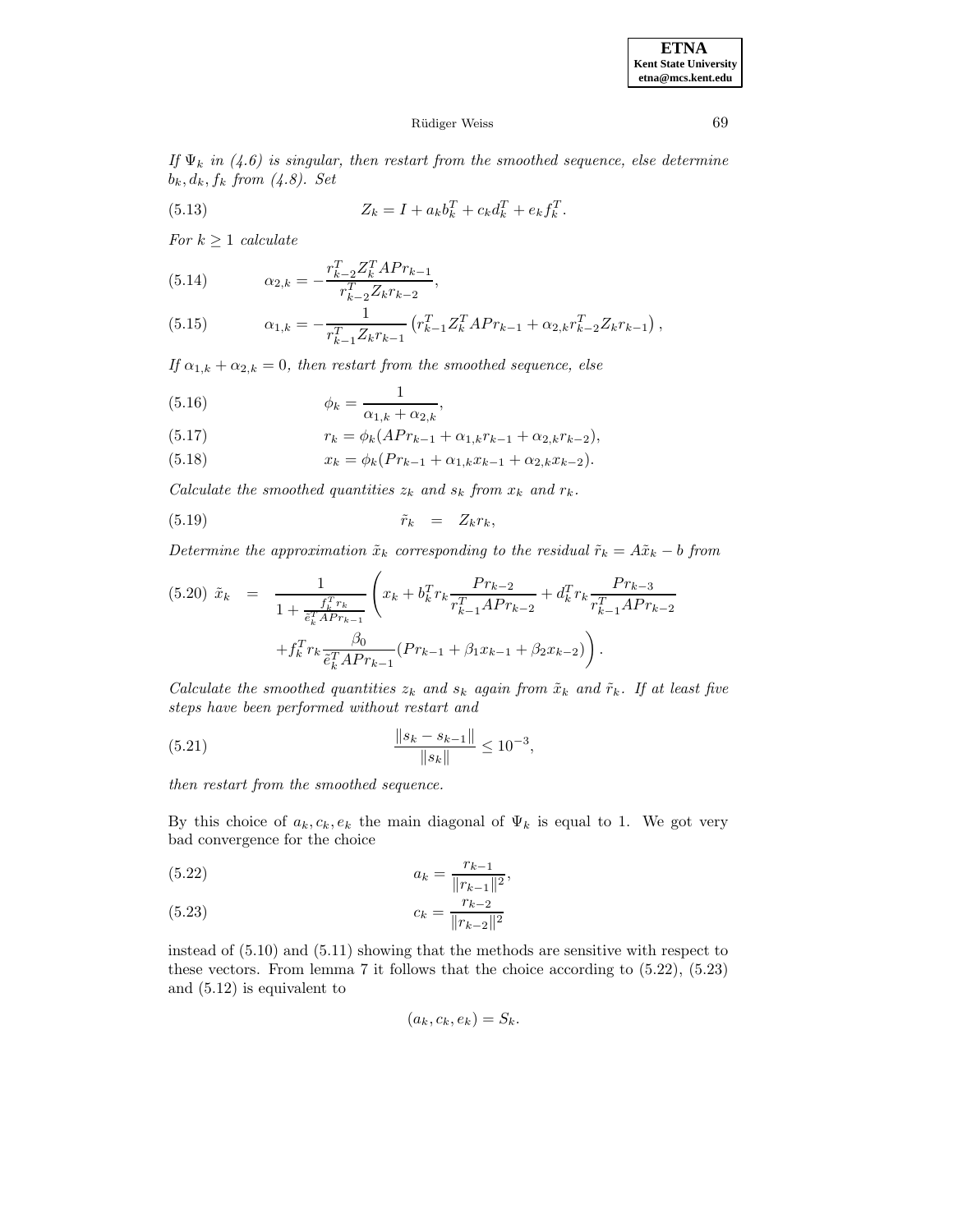Thus  $Z_k$  fulfills (4.11) and the Frobenius norm in (4.10) is minimized.

Condition (5.21) should prevent that the smoothed residuals stagnate. The value was optimized by numerical tests. In many cases the method restarts once in the first iteration steps and then proceeds without restart. This can be considered as an adaptive search for a better initial guess.

The second calculation of the smoothed quantities  $z_k$  and  $s_k$  from  $\tilde{x}_k$  and  $\tilde{r}_k$ is implemented in order to exploit as much information as possible without essential work. Note that (5.19) and (5.20) consist only of dot products and triadic operations. Thus we put the information of  $r_k$  with the corresponding  $x_k$  and the information of  $Z_kr_k$  with the corresponding approximation  $\tilde{x}_k$  into the smoothing algorithm. Our tests indicate that the convergence is accelerated by the second smoothing, whereas the first smoothing could be omitted.

**6. Numerical Experiments.** Let us consider the rough model of the 3– dimensional Navier–Stokes equations

(6.1) 
$$
\Delta v + v + \rho (v^T \nabla) v = h,
$$

with  $v = (v_1, v_2, v_3)^T$ ,  $\nabla = (\frac{\partial}{\partial x}, \frac{\partial}{\partial y}, \frac{\partial}{\partial z})^T$ ,  $\Delta = \nabla^T \nabla$ . The calculations have been performed on a  $20 \times 20 \times 20$  grid with Dirichlet boundary conditions on the unit cube. The right-hand side is determined so that the exact solution of equation (6.1) consists of trigonometric functions. The linear system arises from a finite difference discretization with consistency order 2 and from the linearization in the first Newton step. The matrix is normalized, i.e. every row is divided by the sum of the absolute entries in that row and all diagonal entries have a positive sign. The parameter  $\rho$  simulates a Reynolds number. For increasing  $\rho$  the skew-symmetric part of the system matrix increases.

We compare a CKS method according to algorithm I, denoted by R3-CKS, with the biconjugate gradients  $(BCG)$  [3, 9], smoothed by Schönauer's residual smoothing [11], with QMR [5] and with GMRES [10] introduced by Saad and Schultz. GM-RES minimizes the residuals in the Euclidean norm in the whole spanned Krylov space. In general it is not feasible because the storage requirements and the computational work increase with the iteration. It is used as reference for the best possible reduction of the residuals in the spanned space.

We present the tests for  $\rho = 10$ ,  $\rho = 50$ ,  $\rho = 100$  and  $\rho = 1000$ . We always count the matrix-vector multiplications as essential operations instead of the iteration steps. One iteration is equivalent to one matrix-vector multiplication for GMRES, while for BCG, QMR and R3-CGS two matrix-vector multiplications have to be performed in each step. For all Reynolds numbers the R3-CKS algorithm restarts because of condition (5.21) monitoring the convergence, see table 6.1. The relation between the original R3-CKS residuals and the smoothed residuals according to the strategy of algorithm I for  $\rho = 50$  is depicted in figure 6.1. As already mentioned, the norm of the original residuals oscillates heavily, as it does in general for related cg methods, see also [16]. In figure 6.2 the non-smoothed R3-CKS residuals are shown in comparison with the non-smoothed original BCG residuals. The qualitative behavior is the same. The investigation shows that smoothing is very advisable. Therefore, only the smoothed residuals are presented in the following tests.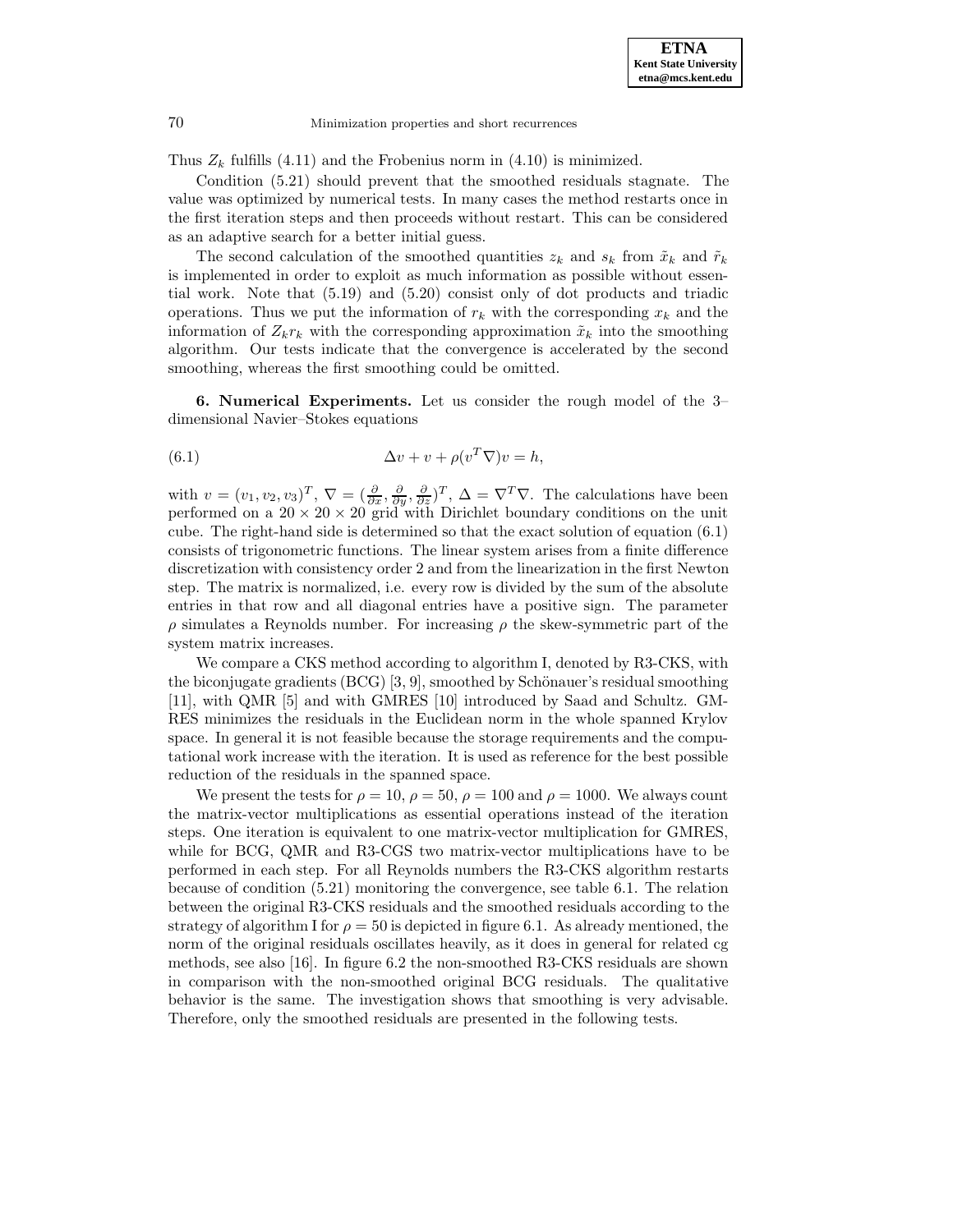



FIG. 6.1. Relative residuals of R3-CKS for  $\rho=50$ 



FIG. 6.2. Relative, non-smoothed residuals of BCG and R3-CKS for  $\rho = 50$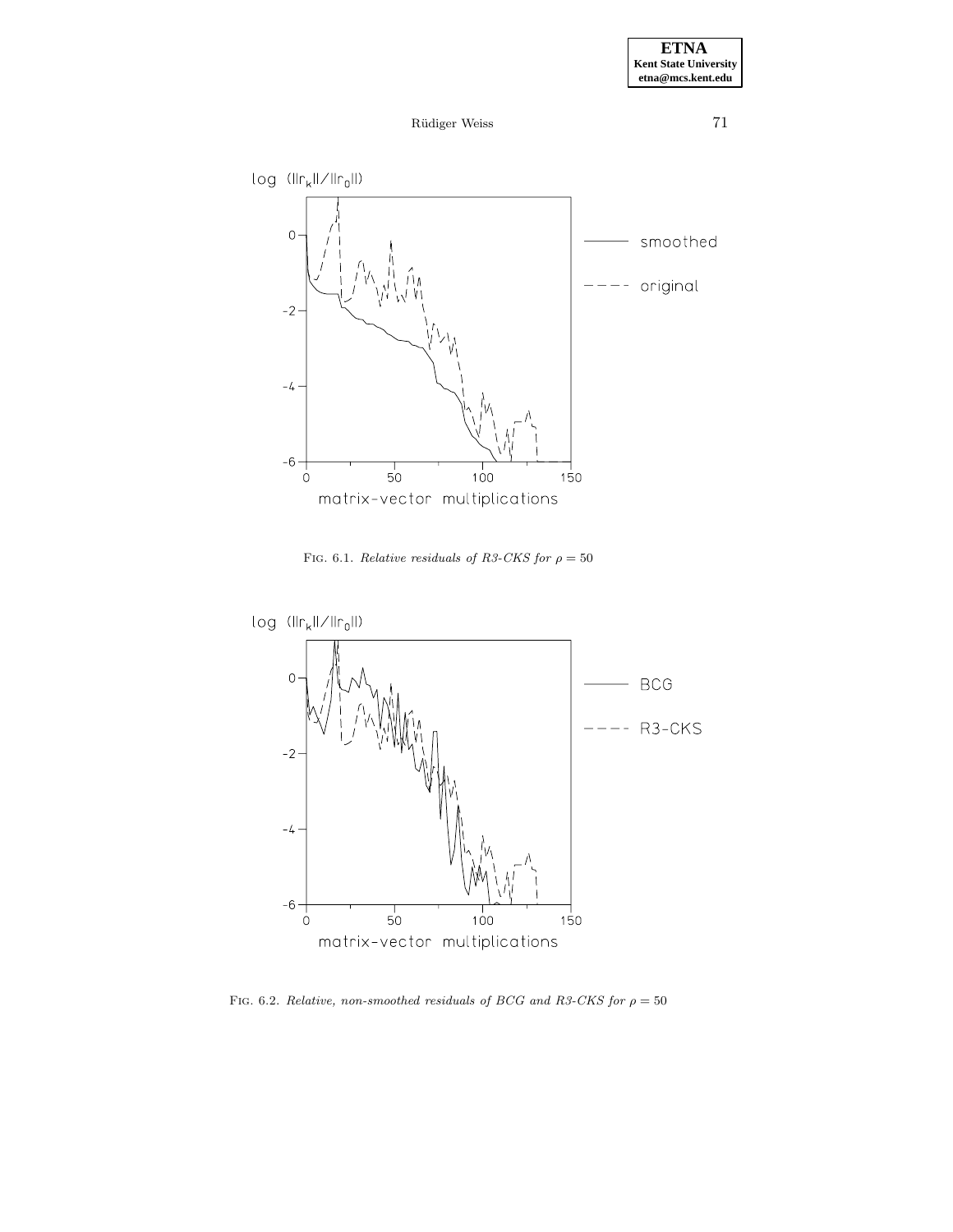| Ω         | restart at matrix-vector multiplication (mvm) |  |
|-----------|-----------------------------------------------|--|
| 10        | 46                                            |  |
| 50        | 16                                            |  |
| 100       | 18                                            |  |
| 1000      | 16 and then every 10 mym                      |  |
| Table 6.1 |                                               |  |

Restart because of slow convergence



FIG. 6.3. Relative residuals for  $\rho = 10$ 

For  $\rho = 10$ ,  $\rho = 50$  and  $\rho = 100$ , R3-CKS is competitive with BCG and QMR, see figures 6.3, 6.4 and 6.5. Up to a reduction of the relative residual of  $10^{-4}$  for  $\rho =$ 10, of  $10^{-3}$  for  $\rho = 50$  and of  $10^{-2}$  for  $\rho = 100$  R3-CKS is mostly better than BCG and QMR. For higher accuracies R3-CKS becomes worse. As the linear system comes from a Newton linearization high accuracies are in general not required, so that the method becomes attractive for practical applications. Moreover, for a small reduction of the relative residual R3-CKS seems to be very close to GMRES if we count the iteration steps. Note that one R3-CKS iteration needs two matrix-vector multiplications, while GMRES needs one.

For  $\rho = 1000$  R3-CKS fails while BCG and QMR still slowly converge, see figure 6.6. This may be due to the fact that the method restarts too often, see table 6.1.

However, R3-CKS has been proven to be competitive with the commonly used BCG and QMR algorithms. We think that further improvements of R3-CKS are possible by changing the restart philosophy and in particular by another choice of the rank-three update vectors.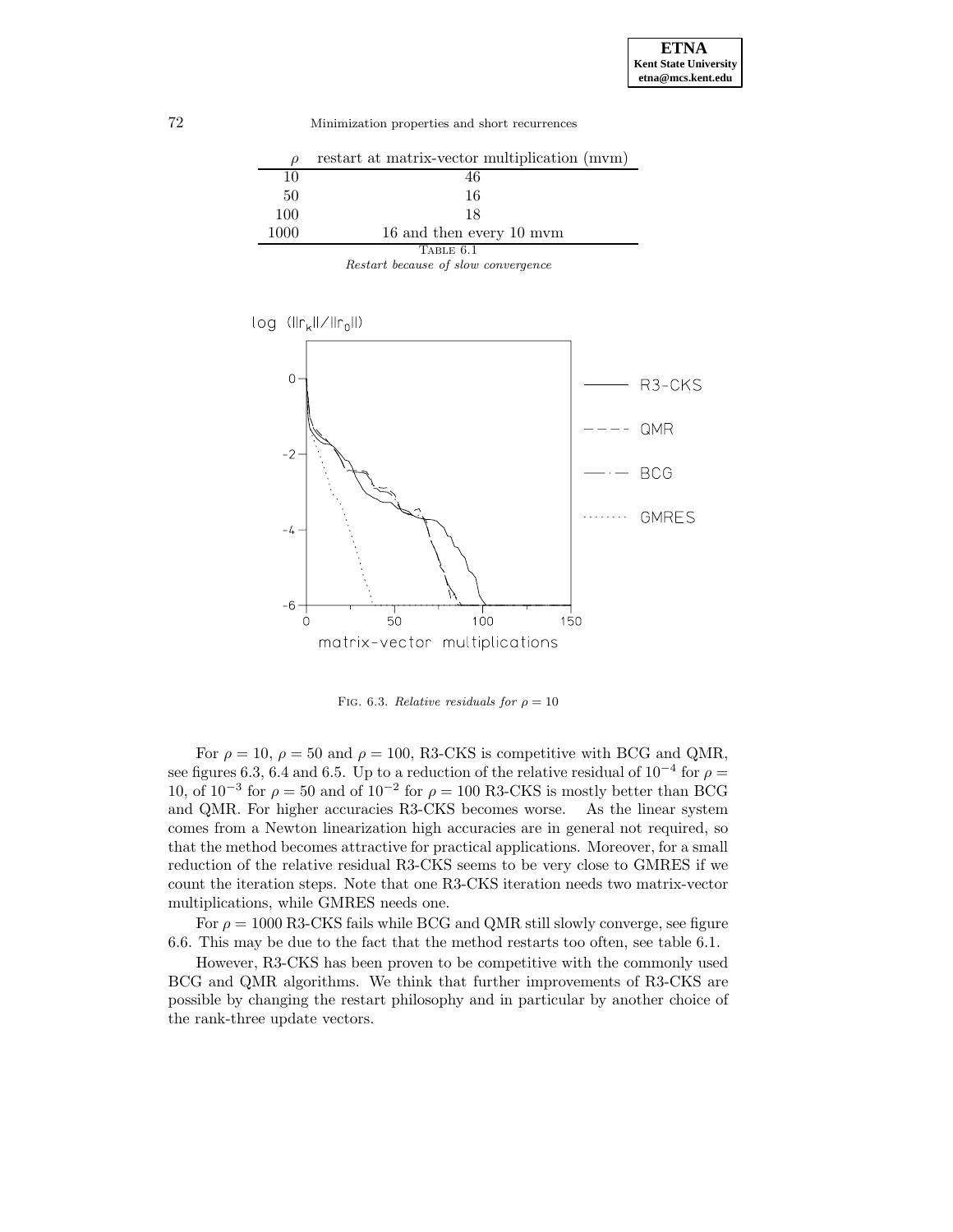



FIG. 6.4. *Relative residuals for*  $\rho = 50$ 



FIG. 6.5. Relative residuals for  $\rho = 100$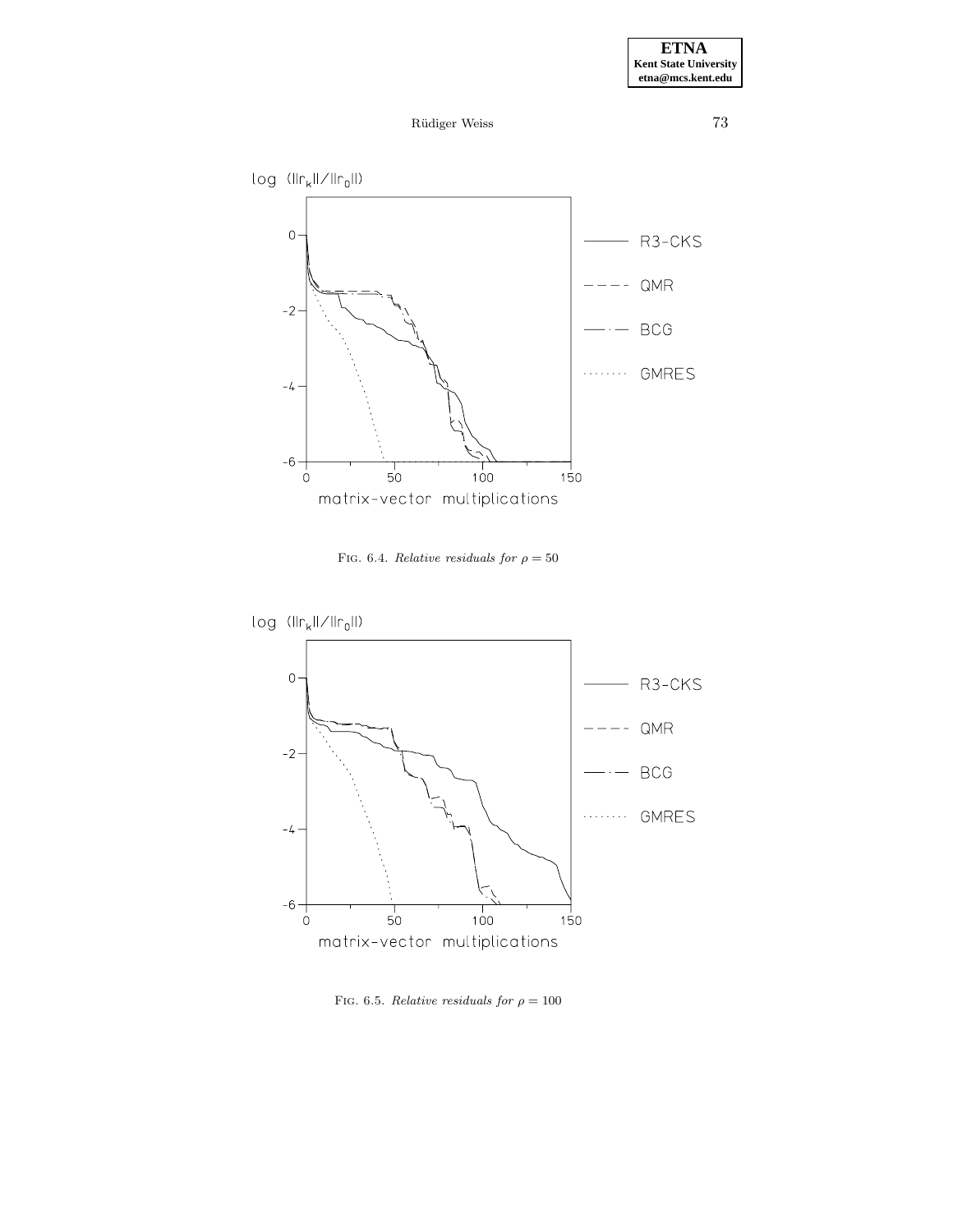

FIG. 6.6. Relative residuals for  $\rho = 1000$ 

**7. Outlook.** CKS methods minimize a norm depending on  $Z_k$ , thus depending on the iteration step. Moreover, the properties of  $Z_k$  are up to now unknown. By choosing the preconditioning matrix

$$
(7.1) \t\t P_k = Z_k,
$$

also depending on the iteration step, we obtain from (2.16)

(7.2) 
$$
\|e_k\|_A \leq \sqrt{1+\frac{\rho^2(R)}{\mu_m^2}} \min_{\Pi_k} \|\Pi_k(Z_kA)e_0\|_A,
$$

where  $\rho(R)$  is the spectral radius of the skew-symmetric part of  $A^{-1}$ .  $\mu_m$  is the minimum eigenvalue of the symmetric part of  $A^{-1}$ . Thus we get a Krylov subspace method that minimizes the energy norm of the error and can be formulated as a short recurrence at the same time. Of course the determination of the rank-three update vectors becomes more complex. This will be the subject of further research.

**8. Conclusion.** CKS methods have been proposed generalizing the cg concept. Convergence and geometric properties have been shown that are similar to well known cg results. It has been proven that CKS methods, minimizing residuals in the whole spanned space, can be implemented as short recurrences. A first realization of these methods based on a rank-three update is competitive with smoothed biconjugate gradients and QMR. There still are many open questions for the choice of the here introduced matrices  $Z_k$ . The potential of CKS methods is not yet exhausted and further research seems to be promising.